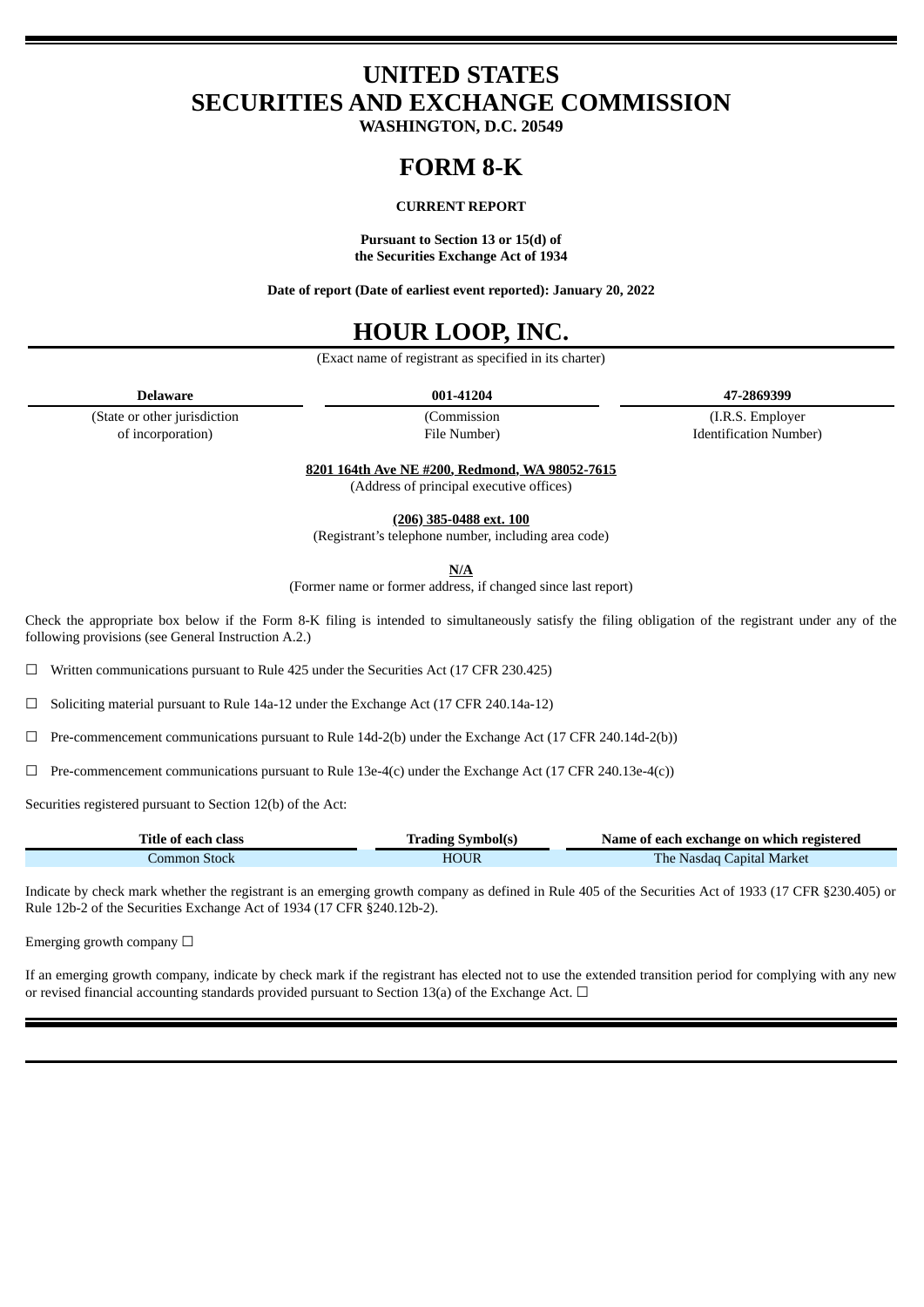## Item 5.02. Departure of Directors or Certain Officers; Election of Directors; Appointment of Certain Officers; Compensatory Arrangements of **Certain Officers.**

On January 20, 2022, Hour Loop, Inc. (the "Company") entered into Addendum No. 1 (the "Lai Addendum") to Executive Employment Agreement with Sam Lai, the Company's Chairman of the Board, Chief Executive Officer and majority stockholder. Pursuant to the terms of the Lai Addendum, Mr. Lai's bonus targets and payments were set as follows:

- If the Company grows its net profits (excluding taxes) to at least \$7,000,000 during the 2022 fiscal year, Mr. Lai will receive a bonus equal to 50% of base salary.
- If the Company grows its net profits (excluding taxes) to at least \$8,500,000 during the 2022 fiscal year, Mr. Lai will receive a bonus equal to 100% of base salary.

The satisfaction of the above conditions will be determined following the end of the 2022 fiscal year. For the avoidance of doubt, only one of the above bonus amounts, if at all, will be payable.

Also on January 20, 2022, the Company entered into Addendum No. 1 (the "Yu Addendum") to Executive Employment Agreement with Sau Kuen (Maggie) Yu, the Company's Senior Vice President, Director and majority stockholder. Pursuant to the terms of the Yu Addendum, Ms. Yu's bonus targets and payments were set as follows:

- If the Company acquires at least 75 but fewer than 100 new vendors during the 2022 fiscal year, Ms. Yu will receive a bonus equal to 50% of base salary.
- If the Company acquires 100 or more new vendors during the 2022 fiscal year, Ms. Yu will receive a bonus equal to 100% of base salary.

The satisfaction of the above conditions will be determined following the end of the 2022 fiscal year. For the avoidance of doubt, only one of the above bonus amounts, if at all, will be payable.

Mr. Lai and Sau Kuen (Maggie) Yu are husband and wife, and together, beneficially own 33,300,000 shares of the Company's common stock, representing 96% of the voting power of the Company's outstanding common stock, with each of Mr. Lai and Ms. Yu beneficially holding 33,300,000 shares of the Company's common stock, as each of them is deemed to indirectly beneficially own the other's 16,650,000 shares.

The foregoing description of the Lai Addendum and the Yu Addendum is qualified in its entirety by reference to the complete terms and conditions of the Lai Addendum and the Yu Addendum, copies of which are filed as Exhibits 10.1 and 10.2, respectively, to this Current Report on Form 8-K, and is incorporated by reference into this Item 5.02.

## **Item 9.01 Financial Statements and Exhibits.**

(d) Exhibits.

### **Exhibit No. Exhibit Description**

| 10.1 | <u>Addendum No. 1 to Executive Employment Agreement, dated as of January 20, 2022, by and between the registrant and Sam Lai.</u> |
|------|-----------------------------------------------------------------------------------------------------------------------------------|
| 10.2 | Addendum No. 1 to Executive Employment Agreement, dated as of January 20, 2022, by and between the registrant and Sau Kuen Yu.    |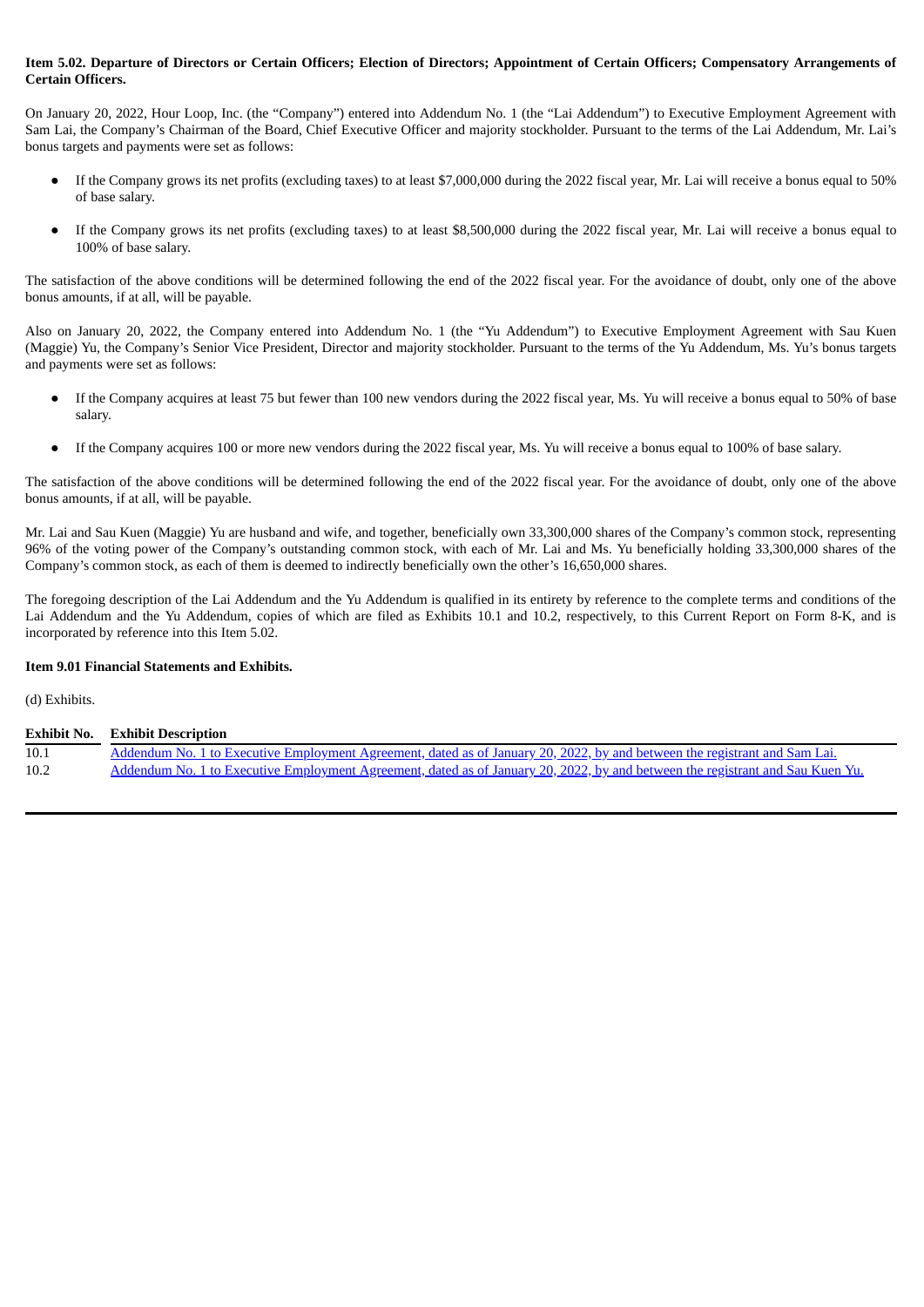## **SIGNATURES**

Pursuant to the requirements of the Securities Exchange Act of 1934, the registrant has duly caused this report to be signed on its behalf by the undersigned hereunto duly authorized.

# **HOUR LOOP, INC.**

Dated: January 26, 2022 **By:** /s/ *Sam Lai* 

Name: Sam Lai Title: Chief Executive Officer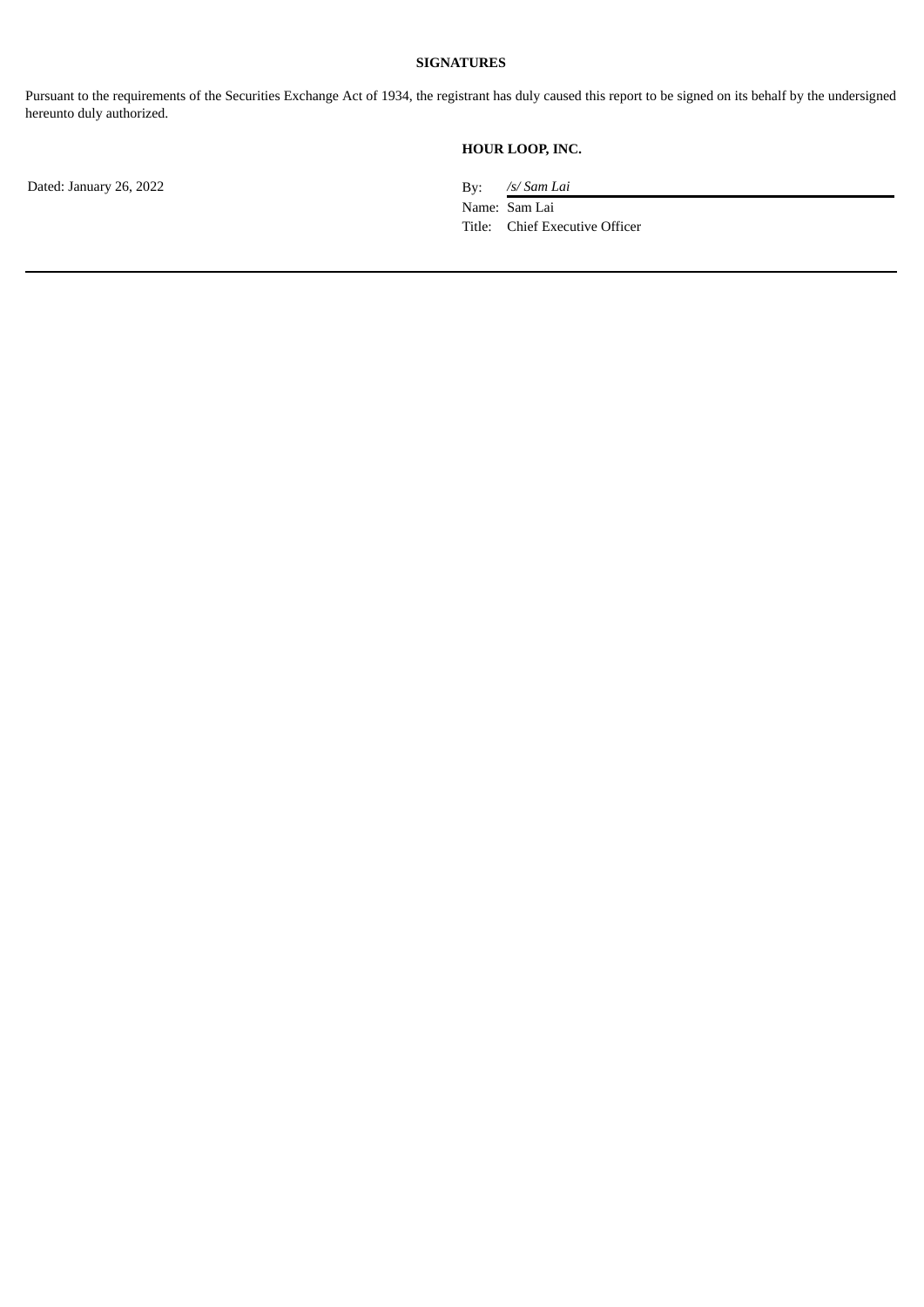### **Addendum No. 1 to Executive Employment Agreement**

#### **(Sam Lai)**

<span id="page-3-0"></span>This Addendum No. 1 to Executive Employment Agreement (the "Agreement") dated as of January 20, 2022 (the "Addendum Date") is entered into by and between Hour Loop, Inc., a Delaware corporation (the "Company") and Sam Lai (the "Executive"). The Company and Executive may collective be referred to as the "Parties" and each individually as a "Party".

WHEREAS, the Parties are the parties to that certain Executive Employment Agreement, dated as of May 27, 2021 (the "Agreement") and the Agreement requires that, for fiscal years following the Company's 2021 fiscal year, the bonus targets and future bonus plans shall be determined by the Board (as defined in the Agreement) and communicated to Executive, and shall be memorialized in writing by an addendum to the Agreement executed by Executive and an authorized officer of the Company; and

WHEREAS, the Parties now desire to satisfy such conditions;

NOW, THEREFORE, in consideration of the promises and of the mutual covenants and agreements hereinafter set forth, and for other good and valuable consideration, the receipt and sufficiency of which is hereby acknowledged, the Company and the Executive hereby agree as follows:

- 1. Target Bonus.
	- (a) The Board has determined, and the Parties hereby agree, that for the Company's 2022 fiscal year, Executive's bonus targets and payments shall be as follows:
		- (i) If the Company grows its net profits (excluding taxes) to at least \$7,000,000 during the 2022 fiscal year, Executive will receive a bonus equal to 50% of Base Salary.
		- (ii) If the Company grows its net profits (excluding taxes) to at least \$8,500,000 during the 2022 fiscal year, Executive will receive a bonus equal to 100% of Base Salary.
	- (b) The satisfaction of the conditions set forth in Section 1(a)(i) and Section 1(a)(ii) shall be determined following the end of the 2022 fiscal year, and, for the avoidance of doubt, only one of the bonus amounts, if at all, as set forth in Section 1(a)(i) and Section 1(a)(ii) shall be payable.
- 2. Miscellaneous. This Addendum shall constitute a part of, and shall be deemed included in, the Agreement, and the Agreement and this Addendum shall be interpreted and enforced as one combined agreement. Other than as addended herein, the Agreement shall remain in full force and effect. This Addendum may be executed in any number of counterparts, each of which shall be deemed an original. The signature of any Party which is transmitted by any reliable electronic means such as, but not limited to, a photocopy, electronically scanned or facsimile machine, for purposes hereof, is to be considered as an original signature, and the document transmitted is to be considered to have the same binding effect as an original signature or an original document.

*[Signatures appear on following page]*

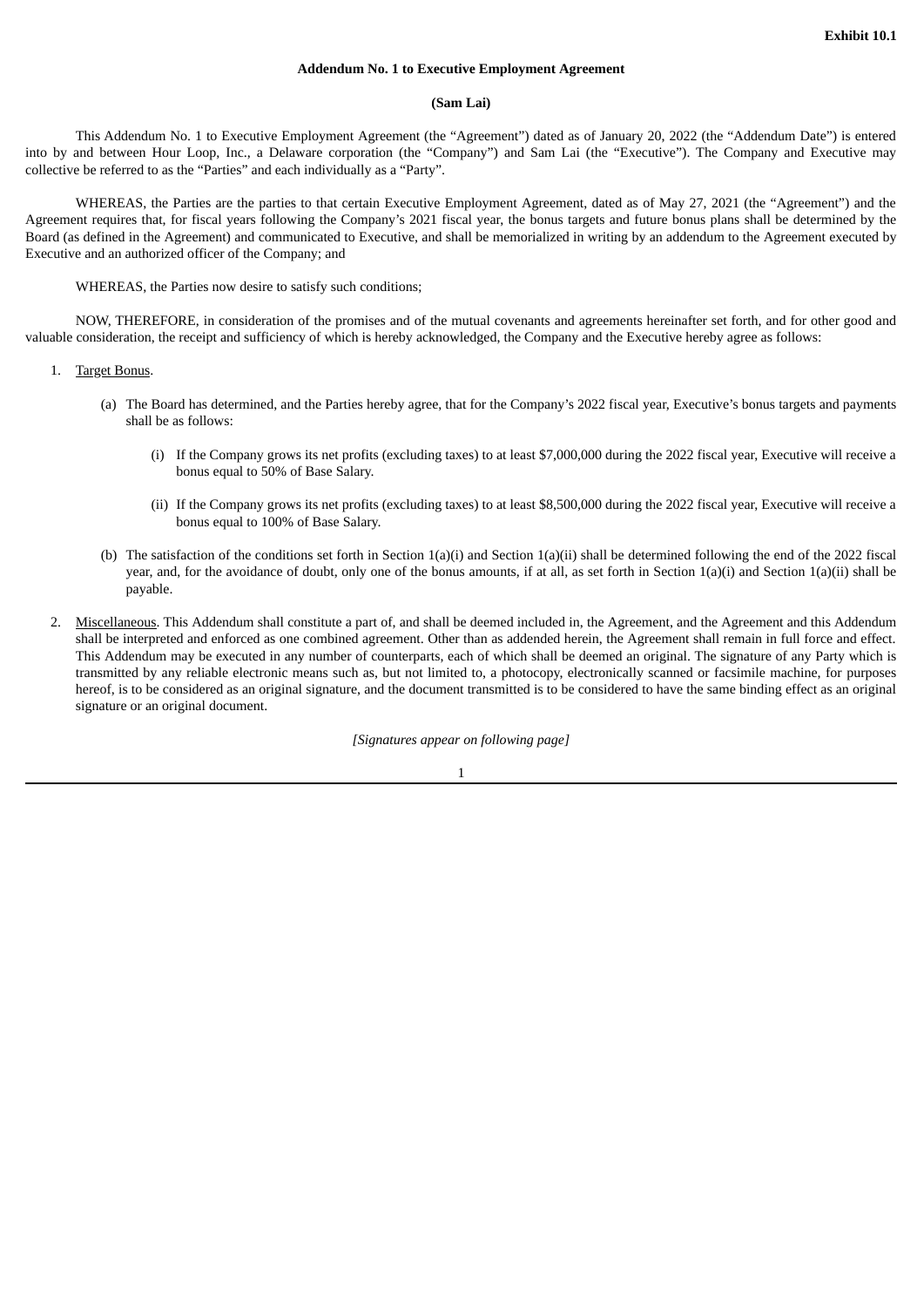IN WITNESS WHEREOF, the Parties have executed this Addendum as of the Addendum Date.

Hour Loop, Inc.

| By: | /s/ Sau Kuen Yu<br>Name: Sau Kuen Yu |
|-----|--------------------------------------|
|     | Title: Senior Vice President         |
|     | Executive: Sam Lai                   |
| By: | /s/ Sam Lai                          |
|     | Name: Sam Lai                        |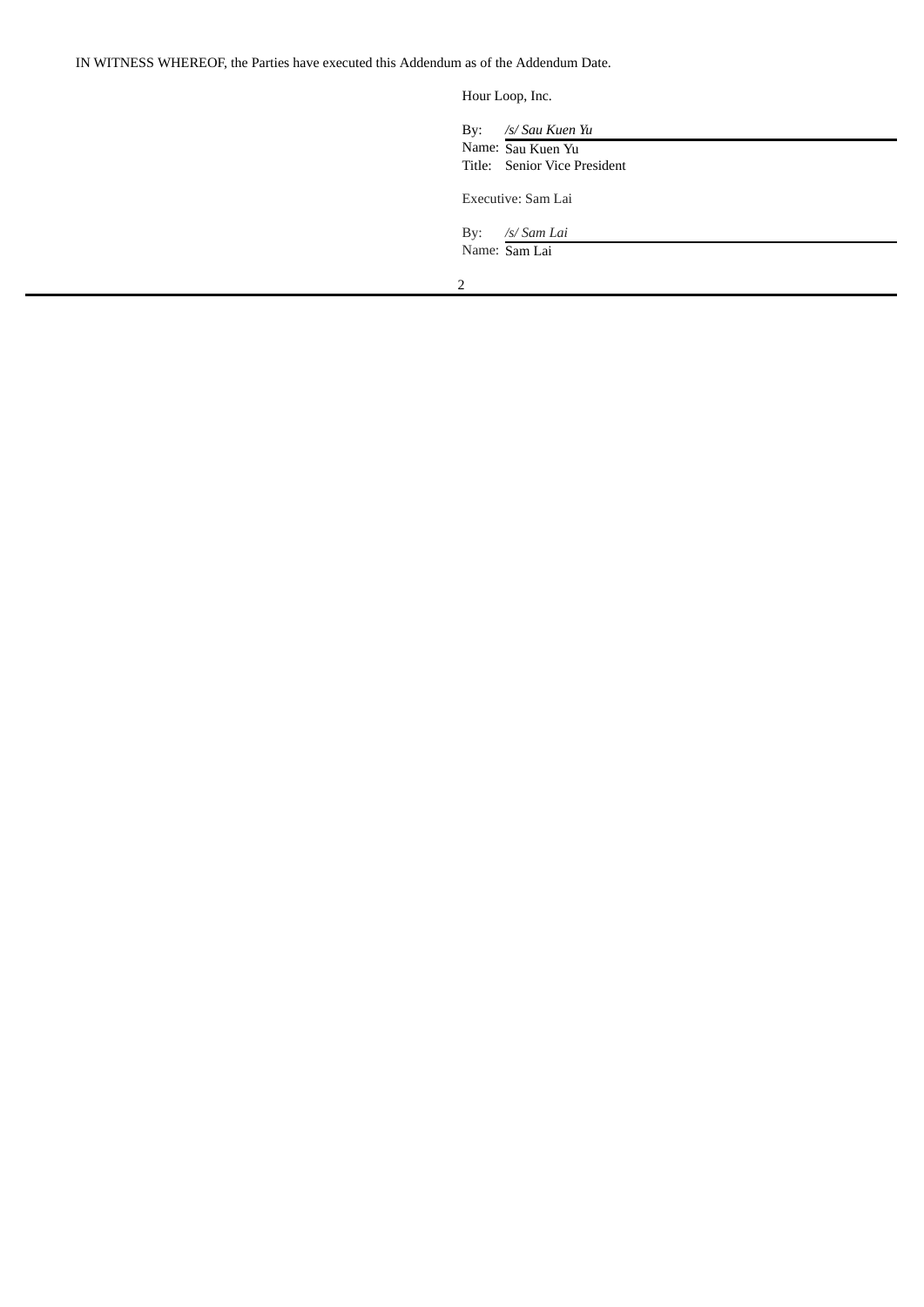### **Addendum No. 1 to Executive Employment Agreement**

#### **(Sau Kuen Yu)**

<span id="page-5-0"></span>This Addendum No. 1 to Executive Employment Agreement (the "Agreement") dated as of January 20, 2022 (the "Addendum Date") is entered into by and between Hour Loop, Inc., a Delaware corporation (the "Company") and Sau Kuen Yu (the "Executive"). The Company and Executive may collective be referred to as the "Parties" and each individually as a "Party".

WHEREAS, the Parties are the parties to that certain Executive Employment Agreement, dated as of May 27, 2021 (the "Agreement") and the Agreement requires that, for fiscal years following the Company's 2021 fiscal year, the bonus targets and future bonus plans shall be determined by the Board (as defined in the Agreement) and communicated to Executive, and shall be memorialized in writing by an addendum to the Agreement executed by Executive and an authorized officer of the Company; and

WHEREAS, the Parties now desire to satisfy such conditions;

NOW, THEREFORE, in consideration of the promises and of the mutual covenants and agreements hereinafter set forth, and for other good and valuable consideration, the receipt and sufficiency of which is hereby acknowledged, the Company and the Executive hereby agree as follows:

- 1. Target Bonus.
	- (a) The Board has determined, and the Parties hereby agree, that for the Company's 2022 fiscal year, Executive's bonus targets and payments shall be as follows:
		- (i) If the Company acquires at least 75 but fewer than 100 new vendors during the 2022 fiscal year, Executive will receive a bonus equal to 50% of Base Salary.
		- (ii) If the Company acquires 100 or more new vendors during the 2022 fiscal year, Executive will receive a bonus of 100% of Base Salary.
	- (b) The satisfaction of the conditions set forth in Section 1(a)(i) and Section 1(a)(ii) shall be determined following the end of the 2022 fiscal year, and, for the avoidance of doubt, only one of the bonus amounts, if at all, as set forth in Section 1(a)(i) and Section 1(a)(ii) shall be payable
- 2. Miscellaneous. This Addendum shall constitute a part of, and shall be deemed included in, the Agreement, and the Agreement and this Addendum shall be interpreted and enforced as one combined agreement. Other than as addended herein, the Agreement shall remain in full force and effect. This Addendum may be executed in any number of counterparts, each of which shall be deemed an original. The signature of any Party which is transmitted by any reliable electronic means such as, but not limited to, a photocopy, electronically scanned or facsimile machine, for purposes hereof, is to be considered as an original signature, and the document transmitted is to be considered to have the same binding effect as an original signature or an original document.

*[Signatures appear on following page]*